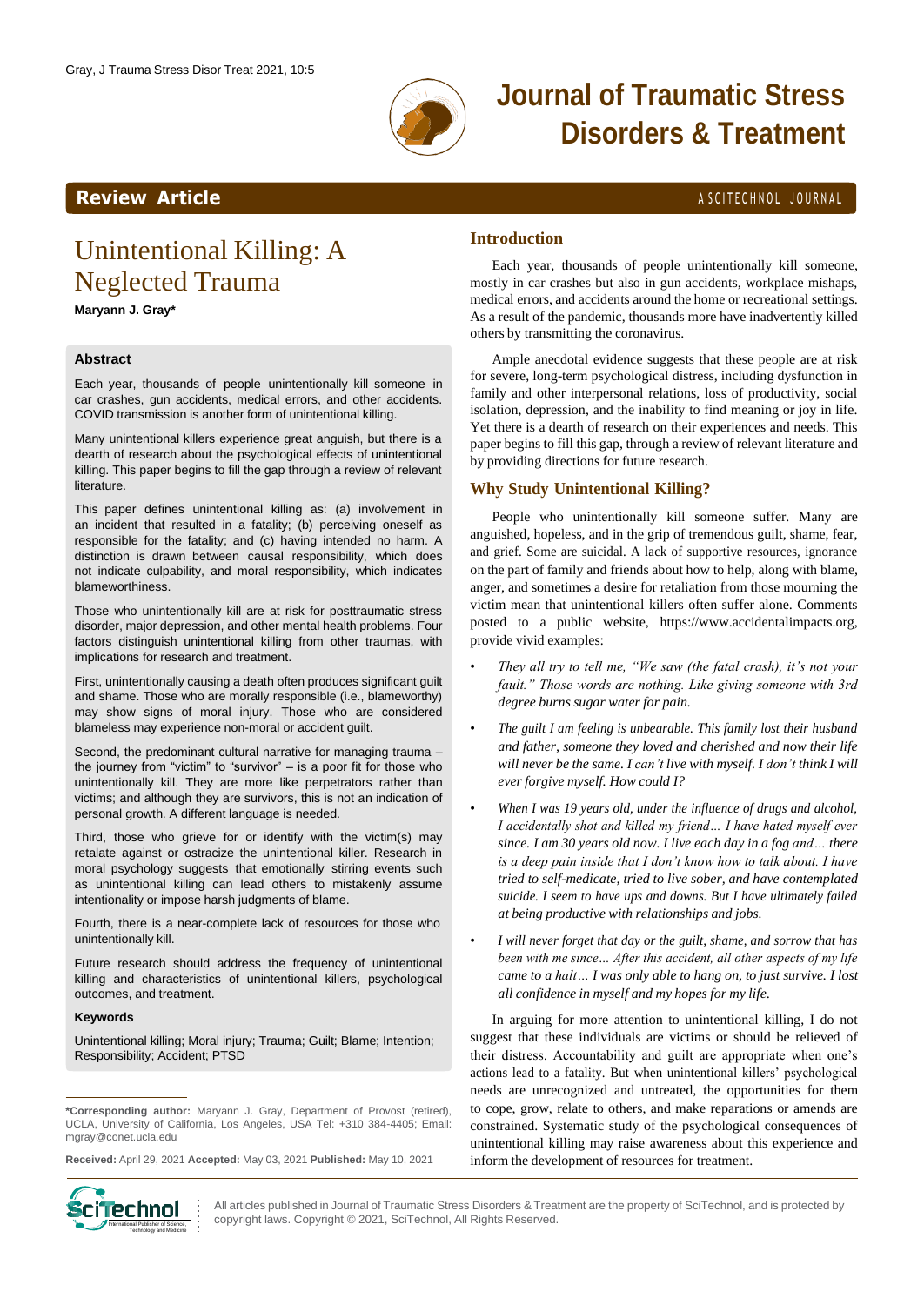#### **Toward a Definition of Unintentional Killing**

Our society lacks a generally accepted word or phrase for those who unintentionally kill someone. A Google search indicates that "accidental killer" is most frequently used but use of the word "accident" renders this phrase objectionable to many safety advocates. At least 30 states, along with the National Highway Traffic Safety Administration, no longer use the word "accident" in reference to car crashes or collisions [1]. One journalist explained that use of the word "presupposes a conclusion that no one bears responsibility" [2]. Thus the phrase "accidental killer" would needlessly alienate important audiences for this work.

I have chosen to use the phrase "unintentional killer" (UK). Some may object to the word "killer," which is generally associated with intentional crimes, but no better alternative has presented itself at this time.

The definition of unintentional killing underlying this paper includes both objective and subjective elements. First, an unintentional killer is someone who has survived an incident in which another person or persons were killed. Second, the UK must hold themself responsible for the fatality – that is, must perceive themself as the agent of another person's death. Third, the UK must have intended no harm. Some UKs were blameless; others were negligent; and often there is disagreement and ambiguity about the UK's responsibility and culpability.

There are three ways in which one can be "responsible" for unintentionally killing another person. First is causal responsibility; for example, a lightning strike can be responsible for a forest fire [3]. In the context of unintentional killing, it applies to someone who lacks the capacity to control, understand, or foresee the results of their actions – a toddler who fires a loaded gun, or a driver without any history of coronary problems who has a sudden heart attack. Causal responsibility can also apply to situations beyond the UK's control, as when a pedestrian hidden from view runs into traffic. Those who are causally responsible are not culpable for the fatality, even though they were the agent of another person's death.

Second, moral responsibility refers to acts for which an individual is considered either blameworthy (and therefore culpable) or praiseworthy [4,5]. Moral responsibility means that the individual had control over their behavior, acted freely, and was aware of their actions [3,5]. Moral responsibility also suggests that the UK could have or should have foreseen the consequences of their behaviour [3,4,6].

A third form of responsibility is legal responsibility. State of mind (mens rea) is integral to most legal codes, so that more serious charges and harsher punishments are typically assigned to purposeful violations of law compared to those that are unintended. In most jurisdictions this is the primary difference between manslaughter and murder. Justice Oliver Wendell Holmes wrote, "Even a dog distinguishes between being stumbled over and kicked" (7, p. 3). Intention is not always legally relevant, however; strict liability laws hold people legally responsible for their actions regardless of intention. For a fuller discussion of mens rea and unintentional killing, see [8].

Occupying a murky middle ground between those who kill unintentionally and those who kill on purpose are those whose recklessness is so extreme that it signals disregard for the value of human life. It might apply, for example, to someone "who throws a brick from a twentieth-floor balcony into a crowd of people" [8,

Unintentional killing, in the context of this paper, can encompass any combination of the three forms of responsibility. Both UKs who perceive themselves as causally responsible for a fatality and those who perceive themselves as morally responsible for a fatality are at risk of mental health problems, although logic suggests they are likely to have different experiences and face different challenges.

#### **Frequency of Unintentional Killing**

167,127 people died from preventable injuries in the U.S. in 2018, making this the third most common cause of death after heart disease and cancer [9]. Almost one quarter of these, or 39,404 deaths, occurred in motor vehicle crashes. These numbers tell us little, however, about the number of victims who were unintentionally killed by others. They span a variety of situations-car crashes, unintended shootings, medical mistakes, childhood drownings or other avoidable child fatalities, occupational health and safety mishaps, fatalities attributable to sports or recreational accidents, providing opioids or other substances to someone who then overdoses, and accidents around the home. COVID-19 transmission is likely adding thousands more UKs. Unintentional killing can include acts of commission and acts of omission, such as failing to adequately supervise a child. Data about unintentional killing are incomplete at best, but available information indicates that thousands of people become unintentional killers every yearin the U.S. alone.

- 1. The Fatality Analysis Reporting System (FARS), a national database of traffic fatalities, indicates that in 2017, 27,840 drivers survived a crash in which at least one other person died [10]. The percentage of these drivers who would consider themselves to be UKs is unknown. At minimum, the 5,890 drivers who killed pedestrians and the 770 who killed bicyclists are likely to fall into this category [11,12]. Another FARS analysis of drivers who survived a car crash that led to at least one fatality indicated that, over the five-year period 2013-2017, 22% of this population was charged with a violation, ranging from serious offenses such as homicide or manslaughter (4% in 2017), reckless driving (3%), and driving under the influence (4%) to infractions such as driving without a valid license (2%) [13].
- 2. Estimates of fatalities from medical errors vary. one study [14] estimated that medical errors account for about 25,000 deaths in the U.S. per year. In contrast, [15,16] estimated that up to 98,000 Americans die each year due to medical mistakes. The number of providers who might perceive themselves to be UKs is entirely unknown, and deaths due to medical errors by non-medical professionals (such as people caring for family members) is similarly unknown.
- 3. Unintentional shootings kill an average of 487 people in the U.S. each year [17].
- 4. Between 2010 and 2014, an average of 686 children (under age 15) in the U.S. died of drowning each year; two thirds were younger than 5 years old [18]. In many of these situations the adults responsible for supervising the children are likely to consider themselves to be UKs.
- 5. On average two children in the U.S. die every day from burns, and another two die every day from accidental poisoning [19]. A significant percentage of their parents or caregivers are likely to consider themselves UKs.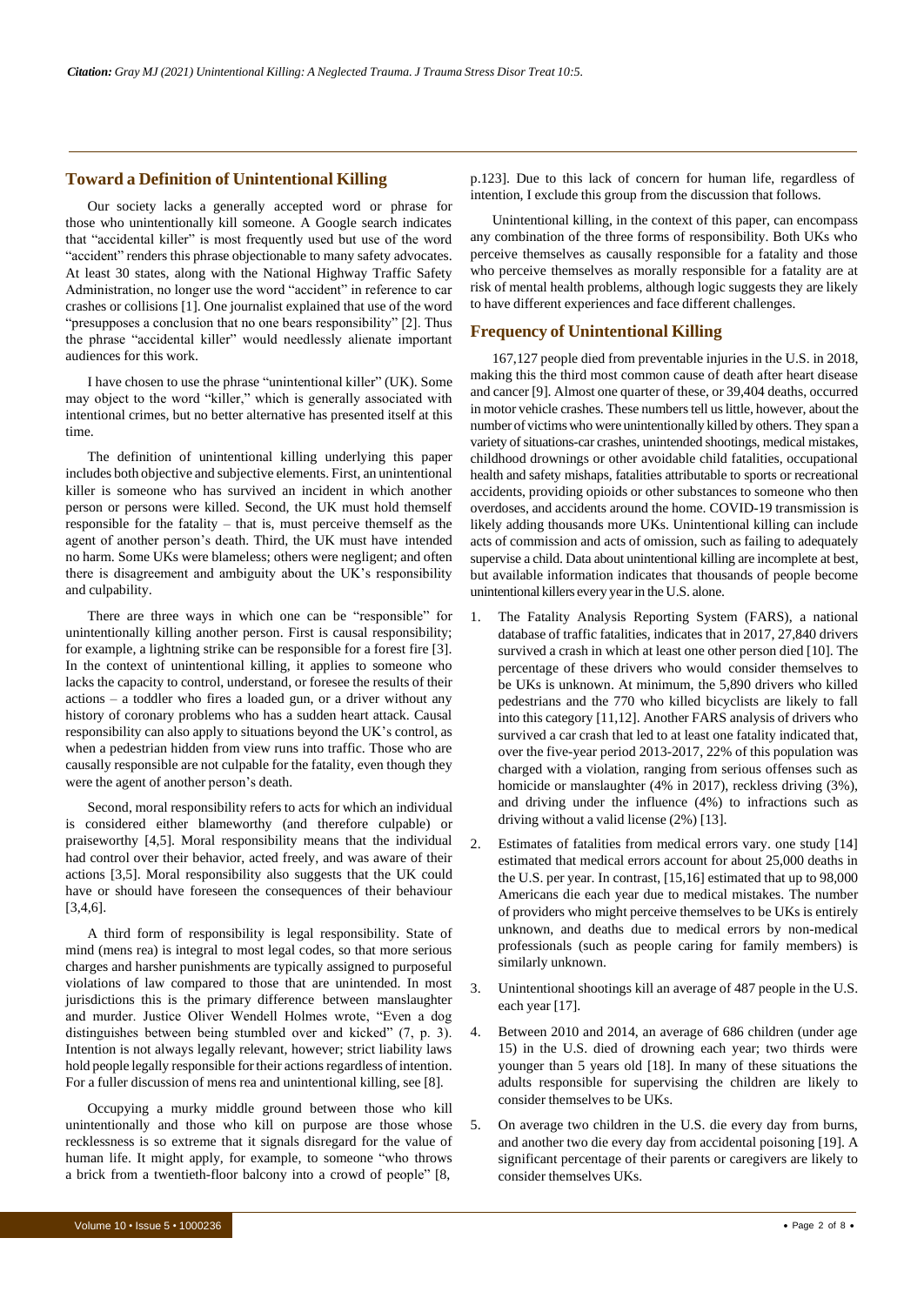- 6. Over the past 20 years, an average of 39 children per year in the U.S. die of heat stroke from being closed inside a hot car [20]. Most of the drivers would consider themselves UKs.
- 7. As of this writing, over 500,000 people have died of COVID-19 in the U.S. alone. Even if only a small percentage of those who infect others consider themselves UKs, this might be the most frequent type of unintentional killing in 2020-2021.

#### **PsychologicalImpacts of Unintentional Killing**

Unintentional killing fits the DSM-5 criteria for PTSD, including identification of a stressor, such as exposure to death; fear of one's own death; and actual or threatened severe injury to others or oneself [21]. Anecdotal data indicate that UKs are at high risk for PTSD and other psychological disorders, such as major depression, generalized anxiety, phobias (e.g., driving), and substance abuse. For example:

- *• I have not been able to leave the house at all... I have no clue how to function normally… I replay the moment over and over and am finding it impossible to sleep.*
- *• The feeling that the world might just be a place of uncontrolled chaos still lingers. I have not let the fear stop me from living, but I think about the accident daily and I cannot ever shake the feeling that anything can happen at any time.*

Only two empirical studies have focused specifically on UKs. First, [22] conducted ten case studies with UKs, each of whom were interviewed repeatedly over a two-year period. Subjects ranged from 15 to 58 years old; the fatalities they caused had occurred between 18 months and ten years prior to the case study. Circumstances of the fatalities included car crashes, child drowning, a hunting accident, and forgetting to unplug a coffee machine that caught fire. Later, [23] expanded the study to 200 UKs. Results indicated high levels of psychological distress among virtually all subjects in the immediate aftermath of causing a fatality, including an initial period of shock, followed by preoccupation with the fatality. Anger, guilt, depression, social tension, and family stress were also common reactions. Ultimately most of their subjects did achieve a level of "healing," although [23] concluded that such events have "lifelong repercussions" (p. xix).

UKs who were relatively young (in their teens or twenties at the time of the fatality), who unintentionally killed a child or someone they knew, or were in close proximity to the victim's body had generally worse outcomes [23]. The use of a convenience sample, inconsistent data collection procedures, and a lack of information about data analysis limit the extent to which findings can be generalized to the population of UKs.

Twenty years later, Hemenway and colleagues [24,25] analyzed results of the National Co-morbidity Survey Replication to study individuals who unintentionally injured or killed another person. This nationally representative survey of 10,000 U.S. adults used structured interviews and diagnostic tools to assess the prevalence and correlates of mental disorders, based on the DSM IV. Data were collected between 2001 and 2003 [26]. In an analysis of 5,692 survey responses from people who completed a series of PTSD questions, [25] found that 110 (2%) reported having unintentionally killed or severely injured another person. Two thirds of this group were male; their mean age at the time of the interview was 42, and their mean age at the time of the unintentional injuring or killing event was 21. These respondents were far more likely than the general population to have

mental health problems. Mental health problems that began after the unintentional injuring or killing event included PTSD (14% for injurers compared to 2% for non-injurers), major depression (26% vs. 11%), generalized anxiety disorder (12% s. 4%), alcohol abuse (22% vs. 4%), or drug abuse (20% vs. 1%).

Over the last decade, there has been no further empirical research on unintentional injuring or killing. Since trauma does not inevitably lead to PTSD, research is needed to better understand why some UKs develop PTSD and others do not.

#### **How Unintentional Killing Differs from Other Traumas**

Anecdote and direct observation point to four factors that distinguish unintentional killing from other traumas and may complicate or exacerbate psychological distress. These are: the moral dimension of unintentional killing; problems with the language commonly used to discuss trauma; a lack of supportive resources; and harsh reactions to UKs from others. None of these are unique to UKs; for example, some sexual assault survivors are blamed for their victimization or treated harshly by others. Together, however, these factors create a distinctive set of challenges for UKs and those attempting to help and support them.

#### **Moral Issues**

Regardless of the circumstances, unintentionally causing a death often produces severe guilt and may lead UKs to question their moral worth. Although not in the DSM, moral injury is increasingly recognized as a form of psychological distress distinct from PTSD [27,28]. This is a relatively recent area of study, so there is limited empirical research and a lack of consensus about definitional and methodological issues [29]. The most cited definition of moral injury is the distress that follows "perpetrating, failing to prevent, bearing witness to, or learning about acts that transgress deeply held moral beliefs and expectations" [30, p. 700]. This transgression leads to "dissonance and internal conflict" [31-33, p. 998].

Moral injury symptoms overlap with PTSD but whereas PTSD is fear-based, moral injury is based on guilt and shame and represents a crisis of conscience [34]. The signs of moral injury include guilt, shame, hopelessness, depression, remorse, re-experiencing, withdrawal, and social isolation [28,29]. Addiction and suicidal ideation may also be outcomes of moral injury [35], as well as spiritual questioning or a loss of faith [31]. Three categories of moral injury symptoms have been described: self-injury (e.g., suicidality, substance abuse); demoralization (e.g., sense of worthlessness, despair, and meaninglessness); and self-handicapping (e.g., shutting down positive emotions, social isolation) [30,36,37].

Although moral injury emerges from and largely focuses on work with veterans, [28] identified studies that show moral injury among healthcare providers, educators, law enforcement, child protection workers, and refugees. Thus, it seems feasible that UKs may experience moral injury.

UKs who hold themselves morally responsible (i.e., who blame themselves) for a fatality are likely at highest risk for moral injury. In fact, the signs of self-injury, demoralization, and self-handicapping that [30] described are evident in first person accounts: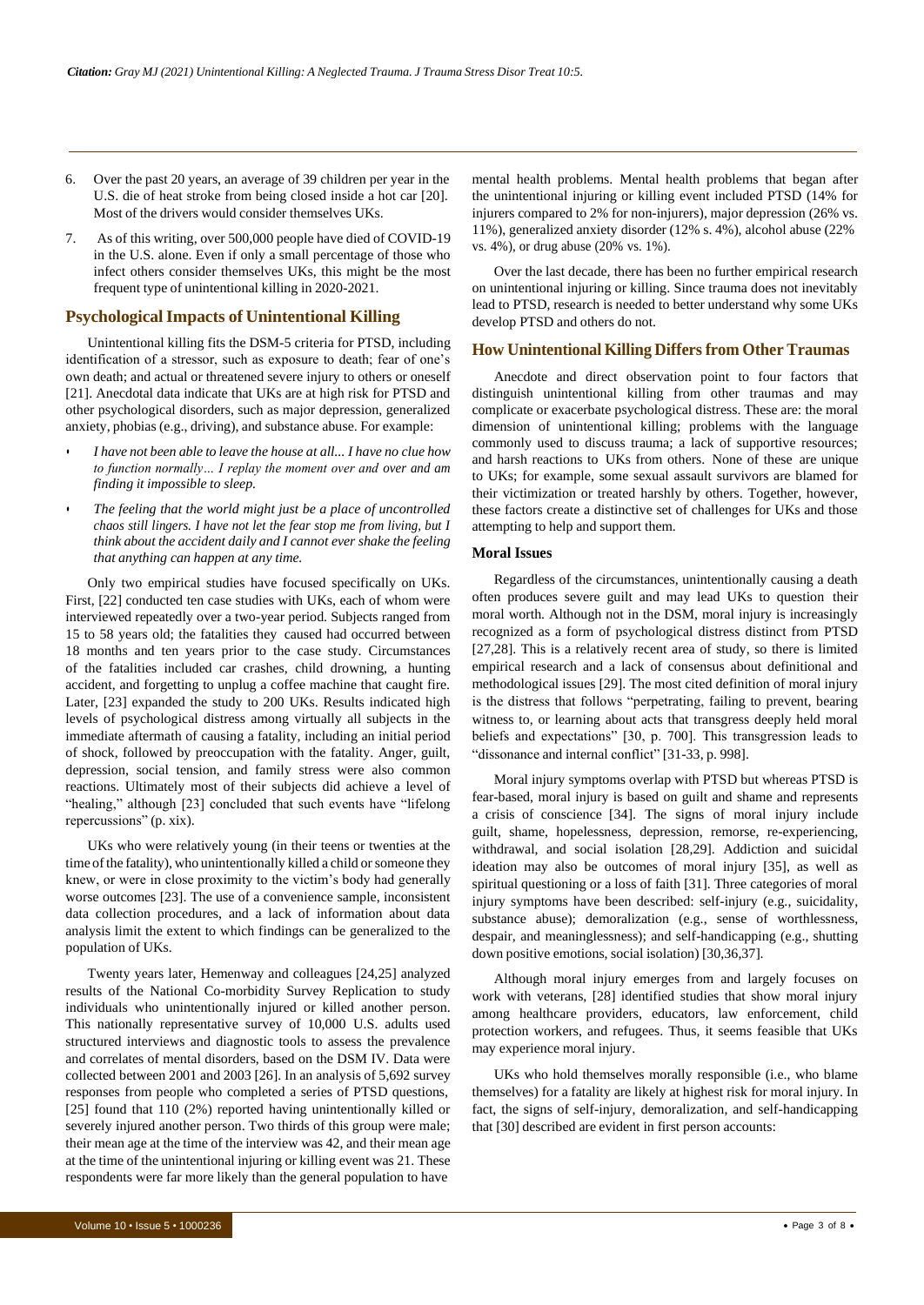- *• I have contemplated suicide many times (since falling asleep at the wheel and unintentionally killing three people). I use alcohol and I have episodes where I can "melt down" but it doesn't stop me from drinking… I feel like giving up. I feel like I sabotage my own happiness because I don't deserve it.*
- *• I have by horrible negligence possibly caused the death of a person… The minimum requirement of an ok person (is) not to cause loss of life… It feels like too much to bear to be the author of such pain.*
- *• I feel like I can never be happy again and that I must suffer for what I've done*.

Guilt is a reasonable reaction when one's mistakes, even though inadvertent, cause harm to others. (Indeed, we are more likely to raise concerns about individuals who do not feel guilt under such circumstances.) Therapeutic interventions that aim to relieve guilt may be a poor fit for those UKs who commit moral transgressions, albeit unintentionally, that lead to a fatality. Under such circumstances, "moral repair" may be needed rather than "moral reassurance" [38, p.385]. For example, the goal of Adaptive Disclosure for moral injury is to "facilitate perspective taking and to shift beliefs from blameworthiness (which may be objectively true) to forgiveness and compassion (which are nonetheless possible) and in doing so, to facilitate the potential for living a moral and virtuous life going forward" [38, p. 386]. Adaptive Disclosure has been found to be effective for active military and veteran populations [39]. In its forthright recognition that moral transgressions were committed and in balancing accountability with compassion, it may prove to be a useful framework and method for treating UKs as well.

Empirical research is needed to determine if or how moral injury manifests differently between those who feel morally responsible (i.e., at fault or blameworthy) and those who consider themselves only causally responsible (i.e., not culpable) for a fatality. Yet, in reality there is often a large measure of overlap, ambiguity, or uncertainty. A distracted driver, for example, may accept responsibility even while recognizing that many other drivers engage in the exact same behavior but are lucky enough to avoid a crash [40,41]. On the other hand, some UKs who are viewed as blameless might nonetheless blame themselves or wonder if another person in the same situation could have been able to avoid the accident. For example, one UK commented, "So many people told me, 'It was just an accident, it wasn't your fault.' I got so tired of hearing it. Because it was my fault, I believed." Blaming oneself even when not at fault may represent an attempt to restore a sense of control [42,43], but at the cost of increasing guilt and shame [44,45].

While moral injury is closely tied to moral responsibility (i.e., to UKs who were blameworthy due to negligence or error) many UKs who were not at fault also describe experiencing moral distress. For example, in a personal essay,[46] wrote:

"I hadn't been drinking or speeding at the time of the accident. But I knew what I did was wrong – evil, on some level. I had killed a woman. I knew there was nothing I could do to undo it. There was nowhere I could go to get away fromthe feeling thatI was no longer good."

[47] referred to this as non-moral guilt. He argued that non-moral guilt is neither pathological nor irrational but rather an indication of human solidarity and a "fundamental moral posture toward the world" (p. 222). Similarly, referring to a hypothetical truck driver who ran over a child who darted into the street, [48] wrote:

"Even while acknowledging that he did nothing wrong or negligent," the driver is unlikely to be able to look on what happened from purely a spectator's perspective; he will likely regret not only what happened but also what he did. He is likely to experience a kind of guilt, but a guilt that is paired uneasily with the recognition that he himself was simply a victim of bad fortune". (p. 30)

Also refusing to dismiss non-moral guilt as irrational, [49] suggested it can reflect an "open question" about responsibility and a psychological process of working through or figuring out one's role in a fatality (p. 223). This "accident guilt" can be considered "reparation for harm done" and a sign of moral character, although also a source of anguish [50, p.96].

Regardless of blame or culpability, unintentional killing is often experienced as a profound failure to live up to one's moral standards [51]. The trauma of involvement in a fatal accident is compounded by guilt and moral injury. This crisis of conscience is congruent with the situation, but UKs may need assistance in accurately appraising their level of responsibility, in managing associated guilt, and in regaining a sense of worth, meaning, and belonging [30,36,38].

#### **Victims, Perpetrators, and Survivors**

- *• I'm not the victim so I don't deserve help.*
- *• When you're the victim of an accident (as in, you were injured by someone) or an assault or some other life-changing terrible experience, that can be hard to talk about just because of how terrible it is. But when you are the cause of something terrible, there's a whole other element to that.*

UKs find it difficult to identify with the predominant cultural narrative for managing trauma – the triumphant or redemptive arc from "victim" to "survivor." This narrative speaks to a painful but ultimately rewarding process of personal growth. Although originally applied to women who were raped or abused, today the language of "victim" and "survivor" has been applied to a wide array of traumas, including childhood abuse, violent crime, disease, injury, terrorism, natural disasters, mass shootings, combat, and human trafficking. Despite compelling critiques about the limitations and risks inherent in this narrative arc, it offers those suffering from acute or posttraumatic stress a vision of a better future and can motivate help-seeking and growth [52-54]. Neither "victim" nor "survivor," however, is an appropriate designation for UKs. They are more like perpetrators rather than victims; they are quite literally survivors, but this is not a source of pride or an indication of personal growth. A different language is needed.

#### **Blame, Shame, and Judgment**

Although some UKs receive compassion and social support, there are numerous anecdotal accounts of UKs being ostracized, shamed, or threatened, either through direct communication or via social media.

- *• I was taunted, hit, laughed at, picked on, had things thrown at me, was called a murderer, on and on.*
- *• After the accident, local newspapers villainized me… The trolls added further trauma which I will never fully recover from. People can say the cruelest things.*
- *• I stayed in my room for three months. I couldn't go anywhere because I heard [the victim's] brothers were looking for me*.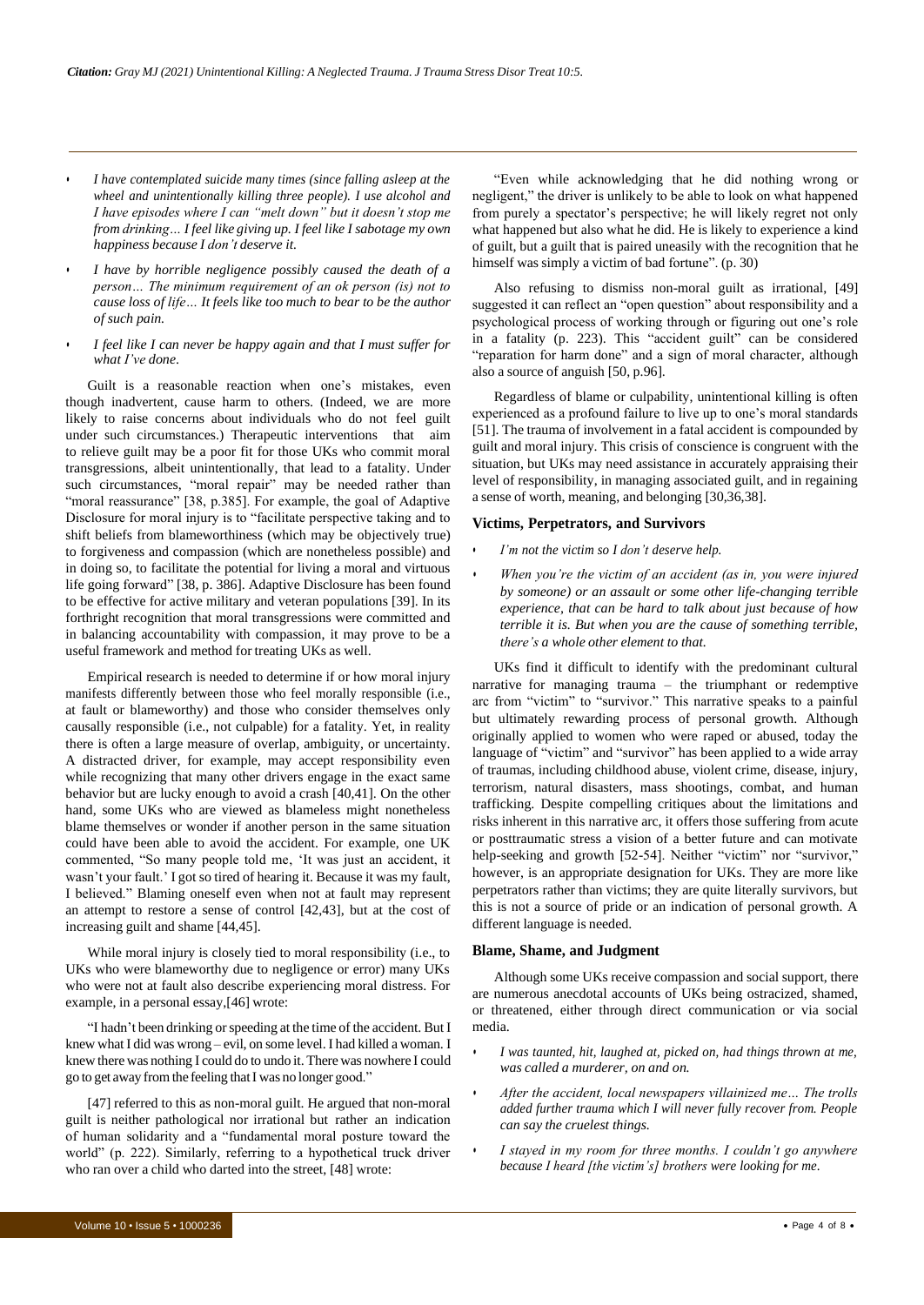Such experiences can lead to a variety of negative effects, including loneliness, lowered self-esteem, loss of control, and loss of meaning to life [55-58].

It is unsurprising and understandable that family and friends of the victim would want the UK to face punishment. Others in the community – those who witness, read about, or hear about the incident – may also identify with the victim and impose harsh judgments, regardless of the actual facts of the situation. A growing body of work underscores how moral appraisals are influenced by the horror of the events [59-61]. Specifically, those who witness, respond to, or learn about unintentional killings risk making two types of errors: first, ascribing intentionality to unintentional acts; and second, exaggerating the extent to which the outcome was foreseeable and therefore assigning overly high levels of blame.

Emotionally upsetting events can lead observers to assume intention despite a lack of confirmatory evidence [59,62]. For example [63] argued for the presence of a pervasive "intentionality bias," or the tendency to assume by default that behavior is intentional. When subjects were instructed to make snap judgements about actions that are generally but not always accidental (e.g., "He hit the man with his car" or "He set the house on fire," p. 774), they were more likely to judge the actions to be intentional than were subjects who were given more time to consider. Thus, community members or others may jump to the conclusion that an unintended fatality was murder.

Even when a fatality is recognized as unintentional, several factors can lead observers to assign more blame to a UK than an objective review of circumstances might indicate. First, [64] noted that emotional arousal can lead to error:

"An observer who blames a driver for killing a child in a car accident, for example, might slightly exaggerate the driver's causal role in the incident… and convince herself that the driver could possibly have foreseen the consequences…" (p. 564).

Insufficient information can also lead observers to harsh judgments. In a series of experiments, [65] asked subjects to read vignettes and then assign an amount of blame to the protagonist. After reading, "Ted accidentally hit a man with his car," mostsubjects assigned a high degree of blame to Ted, but they decreased their rating when told, "Even though they were properly maintained, Ted's brakes failed to work" (p.220). Thus, observers moderated their judgments as more information became available to them.

Perceptions of the agent's character is a third source of biased judgments. In another series of experiments, subjects were more likely to blame a driver for a car crash if they believed he was speeding home to hide some crack cocaine than if he was speeding home to hide a present for a family member [66,67].

Aditionally, [65] identified other factors that bias observers' moral judgments:

"When people confront extreme acts of harm, make a single isolated judgment about an outgroup member, or when their judgments are anonymous and unchecked, motivational blame processes likely take hold. For example, in cases of personal injury to a loved one, people may not want to let the perpetrator off the hook…. And they may give less weight to intentionality or preventability and be more guided by their own desire to see the person bepunished." (p. 232-233).

An important caveat is that this literature relies almost entirely on subjects' responses to vignettes and scenarios, a methodology

with limited ecological validity, and is also subject to methodological ambiguities such as subtle semantic cues [68]. The extent to which this research on moral decision making reflects real world conditions has yet to be demonstrated.

#### **Absence of Resources or Organized Support**

- *• These past 7 months have been a living nightmare. One of the hardest things about dealing with this is the lack of resources… I just want to talk to someone who somewhat understands.*
- *• Although I have been told by police it was not my fault I just feel very alone. There is absolutely no support for the driver in these cases.*
- *• My husband accidentally hit a pedestrian, and she died 4 days later. I am having a hard time finding any information to help my husband through this… He doesn't talk very much, so I usually just give him space. I am hoping I can get advice on how to help him.*

Unlike those who experience many other traumas, UKs will not find self-help books, support groups, or other resources to help them cope. Therapists trained to treat PTSD and moral injury can and do serve this population well, but lack specific therapeutic protocols, case studies, research findings, or other professional resources. Thus, UKs, their family and friends, and professional support (therapists, social workers, clergy, etc.) are largely on their own, which can lead to loneliness as well as inefficiencies in treatment, coping, and recovery.

#### **Discussion**

Unintentional killing affects tens of thousands of people every year and is a major trauma that can lead to significant mental health problems. Despite the severity of this trauma, unintentional killing is almost entirely neglected in the psychological literature. There is only one quantitative analysis of the psychological consequences of unintentionally causing harm to another [25] and one qualitative analysis [23]. There are no data about the prevalence or frequency of unintentional killing and/or people who define themselves as UKs. There are no clinical studies to guide or inform the work of psychotherapists. Also absent are research and resources to support, inform, and assist UKs and the people who care about them. The neglect of unintentional killing in the psychological literature means that UKs and their families and friends largely struggle alone to understand their experience and manage their feelings.

Some may believe that UKs deserve their suffering. Certainly guilt is appropriate when one's actions, albeit inadvertent, lead to tragedy and death. Yet severe distress may interfere with UKs' abilities to work, parent, and relate to others. It may also hinder UKs' efforts to make amends or reparations. If so, families, friends, workplaces, and entire communities are deprived of the potential contributions a UK might otherwise offer.

What might explain the lack of attention to unintentional killing to date? First, we lack a generally accepted definition of UKs. This paper proposes the use of three criteria: surviving an incident in which another person is killed; perceiving oneself as responsible for the fatality; and having benign intentions.

Second, UKs are difficult to find. Only a single national survey [25] has asked if respondents had inadvertently injured or killed someone. National databases are of limited utility. There are no support groups or associations for UKs from which samples can be drawn.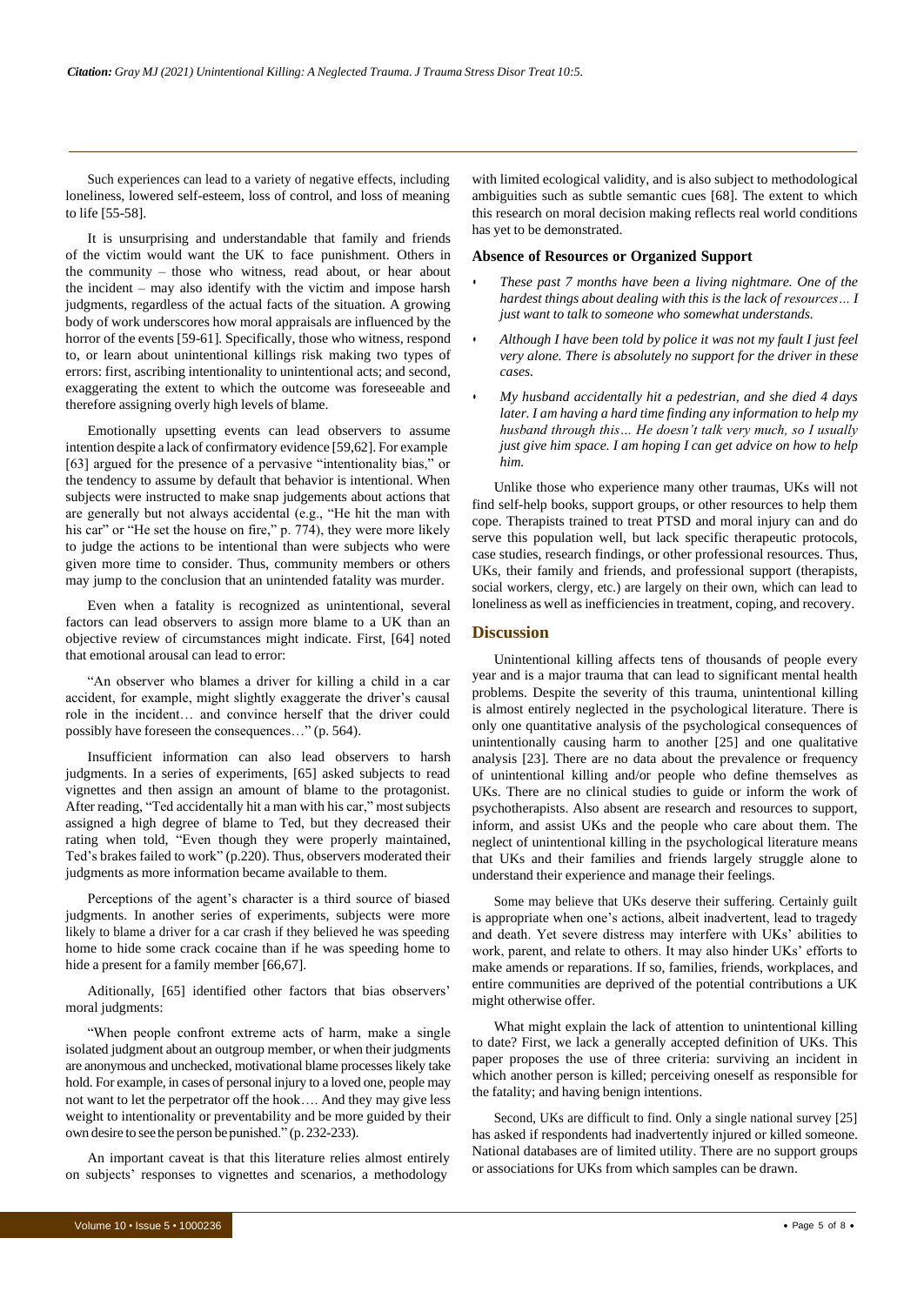Third, UKs may not appear sympathetic or deserving of support, particularly those who were negligent or made serious mistakes that resulted in fatalities. Guilt and distress, under these conditions, should not be dismissed. But the goal of psychotherapy is not to relieve the UK of all guilt but rather to reduce daily dysfunction and to help the UK develop the capacity to make amends [38]. Good deeds or other pro-social behaviors do not make up for taking a life, but when UKs choose to do something to make the world a better place, many regain a sense of agency and belonging.

Finally, the idea of becoming a UK is so frightening that some, perhaps many, people do not want to dwell on it. UKs are unwelcome reminders that people have limited control over their lives and that good people can make terrible mistakes.

Despite these difficulties and disincentives, this paper argues that attention to the plight of UKs is needed, both to assist those who are suffering and to create more compassionate communities.

Although UKs are difficult to find, they are not impossible to find. Population surveys offer the most efficient and systematic means of identifying UKs. Large sample sizes are required – for example, only about 2% of respondents to the National Co-morbidity Survey-Replication reported having unintentionally killed or seriously injured someone. A variety of national and statewide health status surveys could be modified to include relevant questions (in some cases through optional modules).

In addition, insurance companies and law enforcement may be able to provide some information about UKs. For example, police accident reports are not disclosed to the public, but with appropriate protections in place for privacy, some jurisdictions might enable review of accident reports for research purposes (with results presented in aggregate and without identifying information). Similarly, UKs can be identified via announcements or advertisements as well as outreach to counselors, clergy, and others who encounter them.

Future directions for research include the following.

- 1. Number and characteristics of UKs. Data are lacking on the frequency and prevalence of unintentional killing as well as the number of self-defined UKs. Demographic characteristics are similarly unknown. Although national or statewide health status surveys are the optimal approach to addressing this, web-based surveys and/or respondent recruitment through social media are feasible alternatives.
- 2. Psychological effects of unintentional killing and treatment. Ample anecdotal data suggest that UKs face significant mental health challenges, but the prevalence of PTSD, moral injury, or other diagnoses is unknown. We also do not know how the psychological effects of unintentional killing vary as a function of a UK's degree of responsibility (causal vs. moral), response from the community, individual characteristics, or circumstances of the fatality. In addition to survey data, in-depth qualitative research will also be useful.
- 3. Treatment. Research is needed on clinical treatment of UKs. Established PTSD treatments are undoubtedly helpful, but treatment focused on UKs specifically may improve efficiency.
- 4. Diversity. The experience of UKs, mental health outcomes, and community response may vary significantly as a function of age, race or ethnicity, gender, income, and nationality. In the U.S.,

for example, one might expect that systemic racism would affect law enforcement and community responses to unintentional killing, so that people of color would face harsher consequences than whites. Teenagers are likely to have fewer coping resources than adults. Males and females might also manifest different responses to unintentional killing. Thus, future research should explore the effects of diversity.

Perceptions of UKs and attributions of intention, responsibility and blame. Research in moral psychology suggests that judgments about intention and blame are influenced by the emotional impact of the event, but this literature is based largely on carefully designed vignettes presented to subjects. Unlike structured vignettes, which enable investigators to systematically vary relevant factors, real world examples are complex and ambiguous. They do, however, offer an opportunity to study how people make moral judgments in the context of their everyday lives. For example, community members could be asked to respond to incidents of unintentional killing based on different media accounts; or they might be asked to apportion responsibility and blame when different perpetrators make similar mistakes (e.g., when the UK is Black or white, male or female). A better understanding of how ordinary people respond to unintentional killing in real life will inform mental health treatment, media coverage, criminal and civil justice, and community life generally.

This paper, and any discussion of UKs at this time, is limited by the need to rely on anecdote and observation since the empirical research is so sparse. Other areas of research that are indirectly related may shed light on the experience and needs of UKs. Examples include research on stress among soldiers who killed in combat [33]; mental health outcomes of involvement in car crashes [69]; or selfblame following trauma [70]. These bodies of research may be most useful in generating hypotheses for future research on UKs or, when empirical data become available, for comparing or contrasting UKs with other populations.

#### **Conclusion**

In comparison to other traumatic events, unintentional killing is distinguished by its moral shading. Regardless of the circumstances, many UKs blame themselves and experience great anguish. Their family relations, work, friendships, and well-being suffer, and they face elevated risks of suicide and substance abuse. The aftermath of these fatalities can further exacerbate trauma if the UK faces ostracism and retaliation, based on erroneous conclusions that others may reach about intentionality, blameworthiness, and culpability.

Yet, despite the severity of this trauma, unintentional killing is almost entirely neglected in the psychological literature on trauma. The lack of attention to UKs reflects logistical challenges such as the difficulty reaching this population, conceptual challenges such as the lack of a generally accepted definition, and normative challenges, especially negative attitudes toward UKs.

To the extent that we default to blame, we may not be interested in supporting or studying UKs. In fact, responsibility and causality are often ambiguous, and many if not most UKs suffer. In neglecting the experiences and needs of UKs, allowing misperceptions to flourish, or turning away from them, we only compound the toll these tragedies take.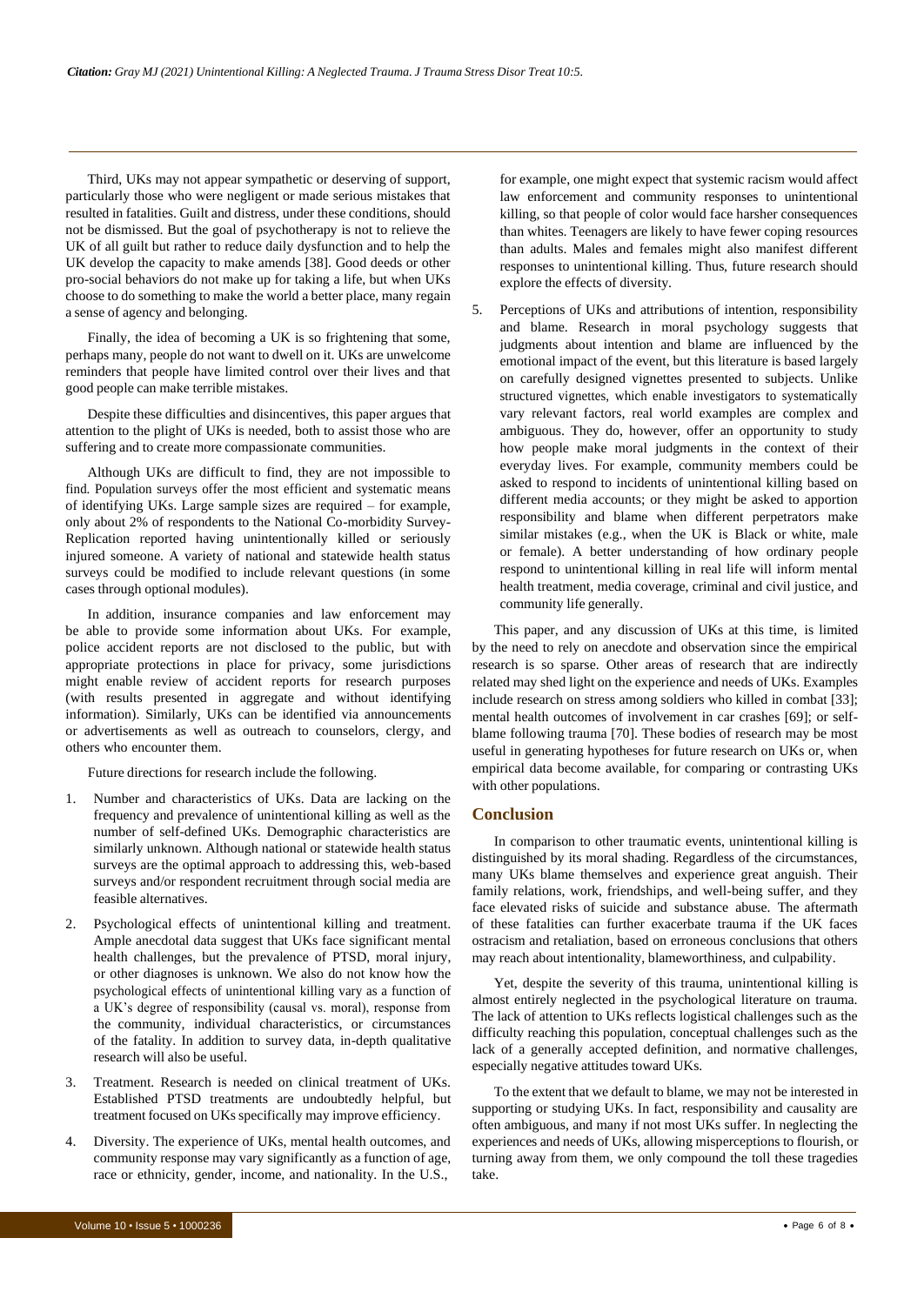#### **Acknowledgements**

I am pleased to acknowledge and thank several colleagues

- Julie Tison (Preusser Research Group) & Randy Reifsnyder (State of Arizona) provided data from the Fatality Analysis Reporting System.
- Camille Wortman, Christine Dunkel-Schetter, Matthew Gray, Jill Waterman, Gail Zellman, Kim Rice, John Reiman, and Shane Snowdon provided helpful comments on earlier drafts of this manuscript.

#### **References**

- 1. [Yagoda B \(2017\) Crash or accident? The Chronicle of Higher Education:](https://www.chronicle.com/) September 4
- 2. [Badger E \(2015\) When a car 'crash' isn't an accident –](https://www.washingtonpost.com/news/wonk/wp/2015/08/24/when-a-car-crash-isnt-an-accident-and-why-the-difference-matters/) and why the difference matters. The [Washington](https://www.washingtonpost.com/news/wonk/wp/2015/08/24/when-a-car-crash-isnt-an-accident-and-why-the-difference-matters/) Pos: August 24.
- 3. Talbert M (2016) [Moral responsibility.](https://books.google.co.in/books?hl=en&lr&id=IFdwCwAAQBAJ&oi=fnd&pg=PT3&dq=3.%2BTalbert%2BM%2C%2B(2016).%2BMoral%2Bresponsibility.%2BPolity.&ots=6pwIrMeXLj&sig=rAPMQMDtbQCMLj9J7PQhW_kR1pA%23v%3Donepage&q&f=false) Polity.
- 4. Rosen G (2015) The alethic conception of moral responsibility. In Clarke R, McKenna M, Smith AM (Eds.), The nature of moral responsibility: New essays (65-87). Oxford University Press.
- 5. Talbert M (2019) Moral responsibility. In Zalta E, (Ed.), The Stanford encyclopedia of Philosophy.
- 6. [Strawson P \(1962\) Freedom and resentment. Proceedings of the British](https://philpapers.org/rec/STRFAR) [Academy](https://philpapers.org/rec/STRFAR) 48:1-25.
- 7. Holmes OW (1881) The common law. Little, Brown & Co.
- 8. Loewy AH (2014) Unintentional killings. *Texas Tech Law Review 47*(1): 121-128.
- 9. [National](https://injuryfacts.nsc.org/) Safety Council (2019). Injury Facts.
- 10. Tison J (2020) Personal Communication.
- 11. [National Highway Traffic Safety Administration \(2019\) Traffic Safety Facts.](https://crashstats.nhtsa.dot.gov/Api/Public/ViewPublication/812806) 2017 Data: [Pedestrians.](https://crashstats.nhtsa.dot.gov/Api/Public/ViewPublication/812806) DOT HS 812-681.
- 12. [National Highway Traffic Safety Administration \(2019\) Traffic Safety Facts](https://crashstats.nhtsa.dot.gov/Api/Public/ViewPublication/812765) 2017 Data: [Bicyclists](https://crashstats.nhtsa.dot.gov/Api/Public/ViewPublication/812765) and Other Cyclists. DOT HS 812- 765.
- 13. Reifsnyder RL (2019) Personal [Communication.](https://doi.org/10.2337/diabetes.54.6.1854)
- 14. Shojania KG, [Dixon-Woods](http://dx.doi.org/10.1136/bmjqs-2016-006144) M (2016) Estimating deaths due to medical error: The ongoing [controversy](http://dx.doi.org/10.1136/bmjqs-2016-006144) and why it matters. British Medical Journal Quality & [Safety, Estimating deaths due to medical error: the ongoing controversy and](http://dx.doi.org/10.1136/bmjqs-2016-006144) why it matters | BMJ [Quality & Safety](http://dx.doi.org/10.1136/bmjqs-2016-006144) 26(5).
- 15. Brennan TA, Leape LL, Laird NM (1999) Incidence of adverse events and negligence in hospitalized patients: Results of the Harvard Medical Practice Study I. New England Journal of Medicine 324 (6): 370–376.
- 16. Kohn LT, Corrigan JM, Donaldson MS (2000) Institute of Medicine (US) Committee on Quality of Health Care in America, To Err is Human: Building a Safer Health Care System. National Academies Press.
- 17. Giffords Law Center (2019) Facts About Gun [Violence.](https://giffords.org/wp-content/uploads/2019/03/Facts-About-Gun-Violence-Factsheet.pdf)
- 18. Children's Safety Network (2016). The Facts on Childhood Drowning
- 19. Centers for Disease Control (unspecified) Protect the Ones you Love: Child Injuries are Preventable.
- 20. [National](https://injuryfacts.nsc.org/motor-vehicle/motor-vehicle-safety-issues/hotcars/) Safety Council (2019) Injury Facts.
- 21. [American Psychiatric Association](https://doi.org/10.1176/appi.books.9780890425596) (2013) Diagnostic and statistical manual of mental [disorders](https://doi.org/10.1176/appi.books.9780890425596) (5th ed.). American Psychiatric Association Publishing.
- 22. [Chesser BJ \(1981\) Coping with accidentally killing another person: A case](https://doi.org/10.2307/584044) study [approach.](https://doi.org/10.2307/584044) Family Relations 30(3): 463-473.
- 23. Gilliam G, Chesser BR (1981) Fatal moments: The tragedy of the accidental killer. Lexington Books.
- 24. Hemenway D, Solnick SJ (2011) The Unintentional injurer: Results from the Boston Youth Survey. American Journal of Public Health 101 (4): 663-668.
- 25. [Connorton E,](https://doi.org/10.1136/ip.2010.028464) Miller M, Perry MJ, Hemenway D (2011) Mental health and [unintentional](https://doi.org/10.1136/ip.2010.028464) injurers: results from the national co-morbidity survey [replication.](https://doi.org/10.1136/ip.2010.028464) Injury Prevention 17(3): 171-175.
- 26. Kessler RC, Berglund P, Chiu WT, Demler O, Heeringa S, et al. (2004) The US National Comorbidity Survey Replication (NCS-R): Design and field procedures. International Journal of Methods in Psychiatric Research 13 (2): 69-92.
- 27. Bryan CJ, Bryan A, Roberge E, Leifker FR, Rozek, DC, et al. (2018) Moral injury, posttraumatic stress disorder, and suicidal behavior among national guard personnel. Psychological Trauma: Theory, Research, Practice, and Policy 10(1): 36-45.
- 28. [Griffin BJ, Purcell N, Burkman K, Litz B, Bryan CJ, et al. \(2019\) Moral injury:](https://doi.org/10.1002/jts.22362) An [integrative](https://doi.org/10.1002/jts.22362) review. Journal of Traumatic Stress 32(3): 350-362.
- 29. Yeterian JD, Berke DS, Carney JR, McIntyre-Smith A, St. Cyr K, et al. (2019) & members of the moral injury outcomes project consortium, Defining and measuring moral injury: rationale, design and preliminary findings from the Moral Injury Outcome Scale Consortium. Journal of Traumatic Stress, 32(3): 363-372.
- 30. Litz BT, Stein N, [Delaney E, Lebowitz L, Nash](https://doi.org/10.1016/j.cpr.2009.07.003) W. P, et al. (2009) Moral [injury and moral repair in war veterans: A preliminary model and intervention](https://doi.org/10.1016/j.cpr.2009.07.003) strategy. [Clinical Psychology](https://doi.org/10.1016/j.cpr.2009.07.003) Review 29 (8): 695-706.
- 31. Lettini G, Brock RN (2012) Soul repair: Recovering from moral injury after war. Beacon Press.
- 32. [BurkmanK, Purcell N, Maguen S, \(2019\) Provider perspectives on a novel](https://doi.org/10.1002/jclp.22702) [moral injury treatment for veterans: Initial assessment of acceptability and](https://doi.org/10.1002/jclp.22702) [feasibility of the Impact of Killing treatment materials. Journal of Clinical](https://doi.org/10.1002/jclp.22702) [Psychology](https://doi.org/10.1002/jclp.22702) 75: 79-94.
- 33. Maguen S, Burkman K, [Madden E, Dinh J, Bosch J,](https://doi.org/10.1002/jclp.22471) et al. (2017). Impact of killing in war: A [randomized,](https://doi.org/10.1002/jclp.22471) controlled pilot trial. Journal of Clinical [Psychology](https://doi.org/10.1002/jclp.22471) 73(9): 997-1012.
- 34. Brock RN (2018) Returning to life. In Volunteers of America (Eds.). The momentum of hope: Personal stories of moral injury (14-21). Volunteers of America.
- 35. Meagher E, Pryer DA (2018) Introduction. In Meagher E, & Pryer D (Eds.), War and moral injury: A reader. Wipf & Stock Publishers.
- 36. Frankfurt SB, Frazier P, Engdahl B (2017) Indirect relations between transgressive acts and general combat exposure and moral injury. Military Medicine 182 (11): e1950-e1956.
- 37. Steinmetz SE, Gray MJ (2015) Treatment for distress [associated](https://doi.org/10.2174/1573400511666150629105709) with [accurate appraisals of self-blame for moral transgressions. Current Psychiatry](https://doi.org/10.2174/1573400511666150629105709) Reviews 11(3): [207-219.](https://doi.org/10.2174/1573400511666150629105709)
- 38. Gray MJ, Nash WP, Litz BT (2017) When [self-blame](https://www.sciencedirect.com/science/article/abs/pii/S1077722917300457) is rational and [appropriate: The limited utility of Socratic questioning in the context of moral](https://www.sciencedirect.com/science/article/abs/pii/S1077722917300457) [injury: Commentary on Wachen. Cognitive and Behavioral Practice 24: 383-](https://www.sciencedirect.com/science/article/abs/pii/S1077722917300457) [387.](https://www.sciencedirect.com/science/article/abs/pii/S1077722917300457)
- 39. [Litz BT, Lebowitz L, Gray M, Nash W \(2015\) Adaptive disclosure: A new](https://www.guilford.com/books/Adaptive-Disclosure/Litz-Lebowitz-Gray-Nash/9781462533831) treatment for military trauma, loss [and moral](https://www.guilford.com/books/Adaptive-Disclosure/Litz-Lebowitz-Gray-Nash/9781462533831) injury. Guilford Press.
- 40. [Lench HC, Domsky D, Smallman R, Darbor KE \(2015\) Beliefs in moral luck:](https://doi.org/10.1111/bjop.12072) [When and why blame hinges on luck. British Journal of Psychology 106\(2\):](https://doi.org/10.1111/bjop.12072) [272-287.](https://doi.org/10.1111/bjop.12072)
- 41. Levy N (2016) Dissolving the puzzle of resultant moral luck. Review of Philosophical Psychology 7(1): 127-139.
- 42. [Janoff-Bulman](https://psycnet.apa.org/record/1992-97250-000) R (1992) Shattered assumptions: Towards a new psychology of [trauma.](https://psycnet.apa.org/record/1992-97250-000) Free Press.
- 43. [Raz A, Shadach E, Levy S \(2018\) Gaining control over traumatic experiences:](https://doi.org/10.1080/10926771.2017.1389792) [The role of guilt in posttraumatic stress disorder. Journal of Aggression,](https://doi.org/10.1080/10926771.2017.1389792) [Maltreatment](https://doi.org/10.1080/10926771.2017.1389792) & Trauma 27(5): 461-474.
- 44. [Cunningham KC \(2020\) Shame and guilt in PTSD. In Tull MT, & Kimbrel NA](https://doi.org/10.1111/bjc.12163) (Eds.), Emotion in [posttraumatic](https://doi.org/10.1111/bjc.12163) stress disorder 145-171.
- 45. Tagney JP, Mashek DJ (2004) In search of the moral person: Do you have to feel really bad to be good? In Greenberg J, Koole SL, Pyszczynski T (Eds.), Handbook of experimental existential psychology 156-166.Guilford Press.
- 46. Peters D (November 29, 2019) What happens to your life after you accidentally kill someone? The Guardian. What happens to your life after you accidentally kill someone? | Psychology | The Guardian
- 47. Morris H (1988) Nonmoral guilt. In Schoeman F (Ed.), Responsibility, character and the emotions: New essays in moral psychology (220-240). Cambridge University Press.
- 48. [McAninch A \(2016\) Moral distress, moral injury, and moral luck. The American](https://doi.org/10.1080/15265161.2016.1239790) Journal of [Bioethics](https://doi.org/10.1080/15265161.2016.1239790) 16 (12): 29-31.